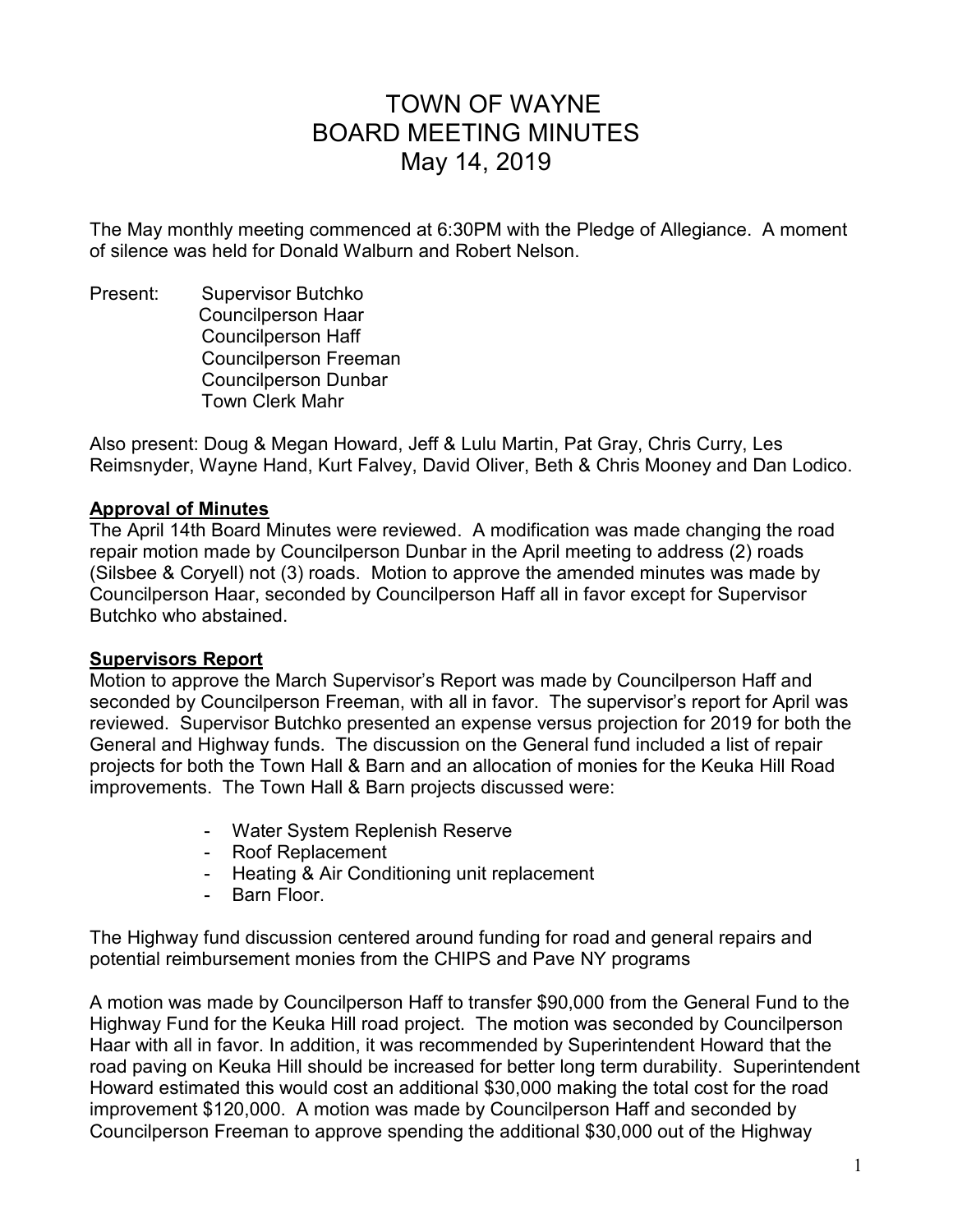Budget to complete the project with all in favor. Superintendent Howard also recommended a phased in approach to repair Coryell Road starting with ditching both sides of the road for water diversion.

Motion to approve the Supervisor's Report for April was made by Councilperson Haff and seconded by Councilperson Freeman with all in favor.

The following additional fund transfers were also proposed and approved.

- 1- Motion to move \$10,000 to replenish the Water System Reserve was made by Councilperson Freeman and seconded by Councilperson Haff with all in favor.
- 2- Motion to move \$90,000 from Highway unallocated funds to the Equipment Reserve was made by Councilperson Haff and seconded by Councilperson Haar with all in favor.
- 3- Motion to do a fund transfer for a budget modification in the General Fund to cover additional attorney fees of \$14,113.08 was made by Councilperson Haar and seconded by Councilperson Freeman with all in favor.

Councilperson Haar suggested reviewing the attorney's associated costs in the Town's 2018 expenses.

## **Clerks Report**

The clerk's report was presented and reviewed. Clerk Mahr noted that revenues in April were up mainly due to real property transfers. Motion to approve the clerk's report was made by Councilperson Freeman and seconded by Councilperson Haar with all in favor.

Vouchers of Abstract 5 were submitted and approved including Voucher # 128 for Harter Secrest & Emery which was tabled at the April Board meeting pending more invoice detail which was provided.

Abstract 5 Vouchers submitted were broken down by:

| • General Account    | <b>Vouchers 129 -161</b> | \$11,226.25 |
|----------------------|--------------------------|-------------|
| • Highway Account    | Vouchers 44 - 54         | \$53,297.61 |
| $\bullet$ TA Account | <b>Voucher 13 - 17</b>   | \$6,860.72  |
| $\bullet$ SL Account | Voucher 5                | \$213.23    |

## **Tax Update**

Clerk Mahr reviewed the final 2019 tax collection position resulting from his meeting with Steuben County on April 15<sup>th</sup>. The 2019 taxes collected were \$80,175.23 less than the amount collected in 2018, but the tax warrant was also \$79,433 less. The unpaid taxes were \$124,864.45 and represented 94 parcels for 2019 versus 104 for 2018.

A motion was made by Councilperson Haar and seconded by Councilperson Haff to appoint Maureen Kurtz as Deputy Clerk retro to January 1, 2019 with all in favor. Clerk Mahr to update the January Organizational meeting to reflect this update.

## **Justice Report**

Justice reports was reviewed with no discussion.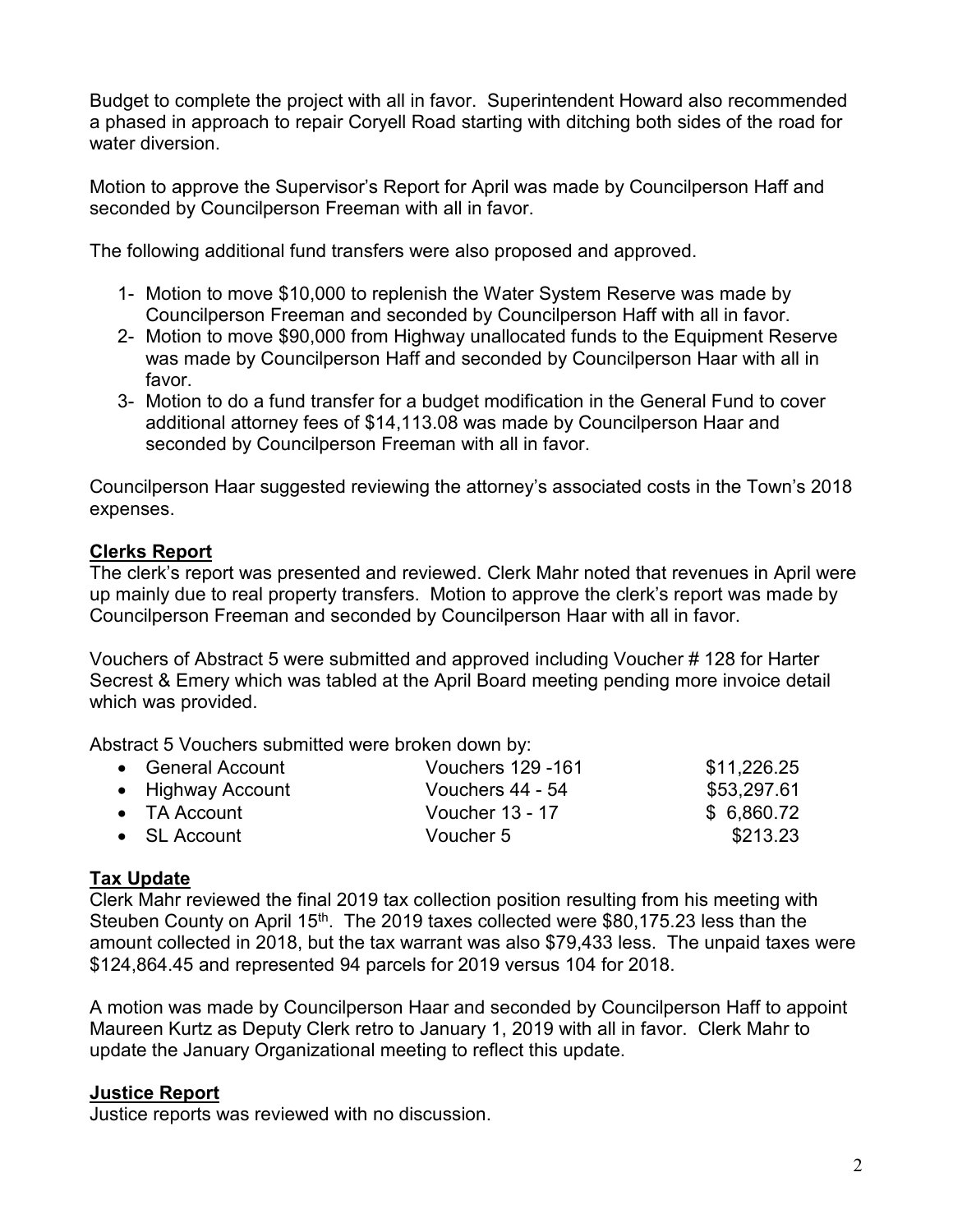## **Assessor**

No report.

#### **Highway Superintendent Report**

Highway Superintendent Doug Howard reviewed journal activities for the month of April and gave an update on the Keuka Hill project. Superintendent Howard also discussed the requirements for rebuilding Coryell Road.

Superintendent Howard also reviewed the need for a Drug & Alcohol Policy. A draft prepared by Health Officer, Beth Mooney, was reviewed by the Board. Ms. Mooney discussed that the Town would not be capable of doing the testing. Councilperson Freeman suggested the service be contracted out. Councilperson Haar will investigate what options Steuben County can offer. Supervisor Butchko and Superintendent Howard will review with Steuben County. Motion to adopt the Alcohol & Drug Policy subject to changes inputted from Steuben County was proposed by Councilperson Haar and seconded by Councilperson Haff with all in favor.

Councilperson Dunbar discussed the accelerating high costs associated with health insurance for the Highway department and potential tax ramifications.

### **Code & Zoning Officer**

Review of monthly report was presented with no discussion.

The approved Planning and Zoning Board Meetings minutes for April were reviewed with no discussion. Mr. Wayne Hand reviewed the implications of reducing the Zoning Board from 5 to 3 members in terms of quorum restrictions. A motion was made was made by Councilperson Haar to increase the Zoning Board from 3 members to 5 members with staggered expiration terms. The motion was seconded by Councilperson Freeman with all in favor. The present (2) alternates will become board members and the alternative positions will need to be advertised.

## **Watershed**

April watershed report was presented with no discussion.

## **Dog Control Officer**

Monthly report was reviewed with no discussion. Dog Control Officer Megan Howard reviewed who she has contacted as potential replacement options for Four Winds Kennel. A contract will need to be put in place with the selected option prior to Four Winds Kennel closing. Dog Control Officer Howard said she is looking into constructing a Town dog shelter to house lost dogs on a short term basis interim to finding their owners or placing them with new owners as a rescue.

## **History Group**

Monthly report was presented with no discussion. A Memorial Day Service to honor veterans will be held at Wayne Village Cemetery on Monday, May 27 at 10:00 AM.

## **Other Business**

The Town clean up day is scheduled for Saturday, May 18<sup>th</sup>. The Board agreed to keep the regulations the same as in previous years.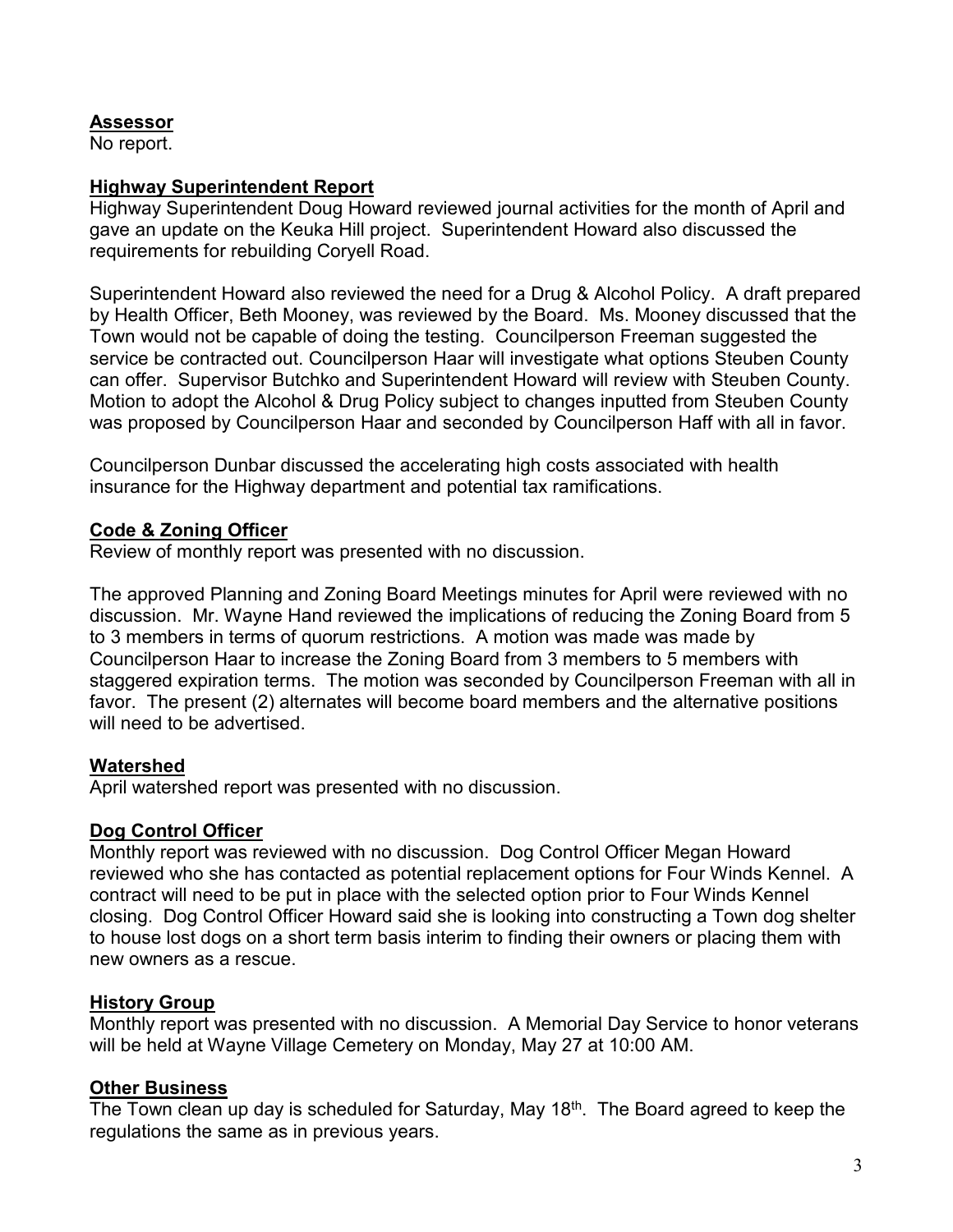Keuka Lighting Loan- A motion was made by Councilperson Haar to loan the Keuka Lighting District \$1400 at .5% interest for the remainder of 2019. The motion was seconded by Councilperson Freeman with all in favor.

## **Public Comments**

Ms. Beth Mooney asked to review a correspondence sent out by Councilperson Dunbar to the Democratic Caucus that expressed concerns over the Town of Wayne accumulating a budget surplus of \$1.1M and the process by which the new Land Use Regulation (LUR) was approved at the end of 2018. Councilperson Dunbar responded first on the LUR process. Councilperson Dunbar stated that it was his understanding once the Planning Board gave the document to the Town Board it became the Town Board's responsibility to solicitate input from the community via public hearings to make changes. Councilperson Dunbar stated that meetings were held between planning board members, Town Supervisor and Town Attorney to work on the changes. Councilperson Dunbar viewed these as unsanctioned meetings because of the lack of Board participation. Councilperson Haar concurred with Councilperson Dunbar's opinion. Mr. Wayne Hand responded that throughout the entire LUR rewrite process the Board was continually involved over the last 5 years and that the purpose of those meetings was to input changes that came out of the Public Hearings that the Board wanted.

On the budget surplus concern Councilperson Dunbar stated the financial relationship between the unrestricted fund balance and budget seems to be unclear throughout the year until the Board sees the December Town Supervisor Report. Councilperson Dunbar stated that this number continues to have grown since 2014. Ms. Mooney asked the Board if the Town had a budget surplus of 1.1M Supervisor Butchko responded that was not the case. Councilperson Dunbar said he would consider a retraction on the misleading surplus figure of \$1.1M

Mr. Jeff Martin asked for an update on the Keuka Village parking. Superintendent Howard stated the expansion of the road shoulders was done the parking expansion and French drainage was scheduled for Thursday May 16<sup>th</sup>.

Mr. Les Reimsnyder expressed concerns about the Town of Wayne finances and if an audit could be requested and reviewed by the State Comptroller's Office. Supervisor Butchko stated that the Town prepares an annual update document (AUD) for the State Comptroller's Office. It has been approved every year for the past 10 years. Councilperson Haff stated that the Office of the State Comptroller help set up the town's finance process.

## **Announcements**

Town Clean Up is Saturday May  $18<sup>th</sup> 8:00AM - 3PM$ 

Board of Assessment Review date for tax grievances is Wednesday May 29<sup>th</sup> 4PM – 8PM

The next Town Board meeting will be held on Tuesday, June11th.

Rabies clinic is Saturday June 15<sup>th</sup>.